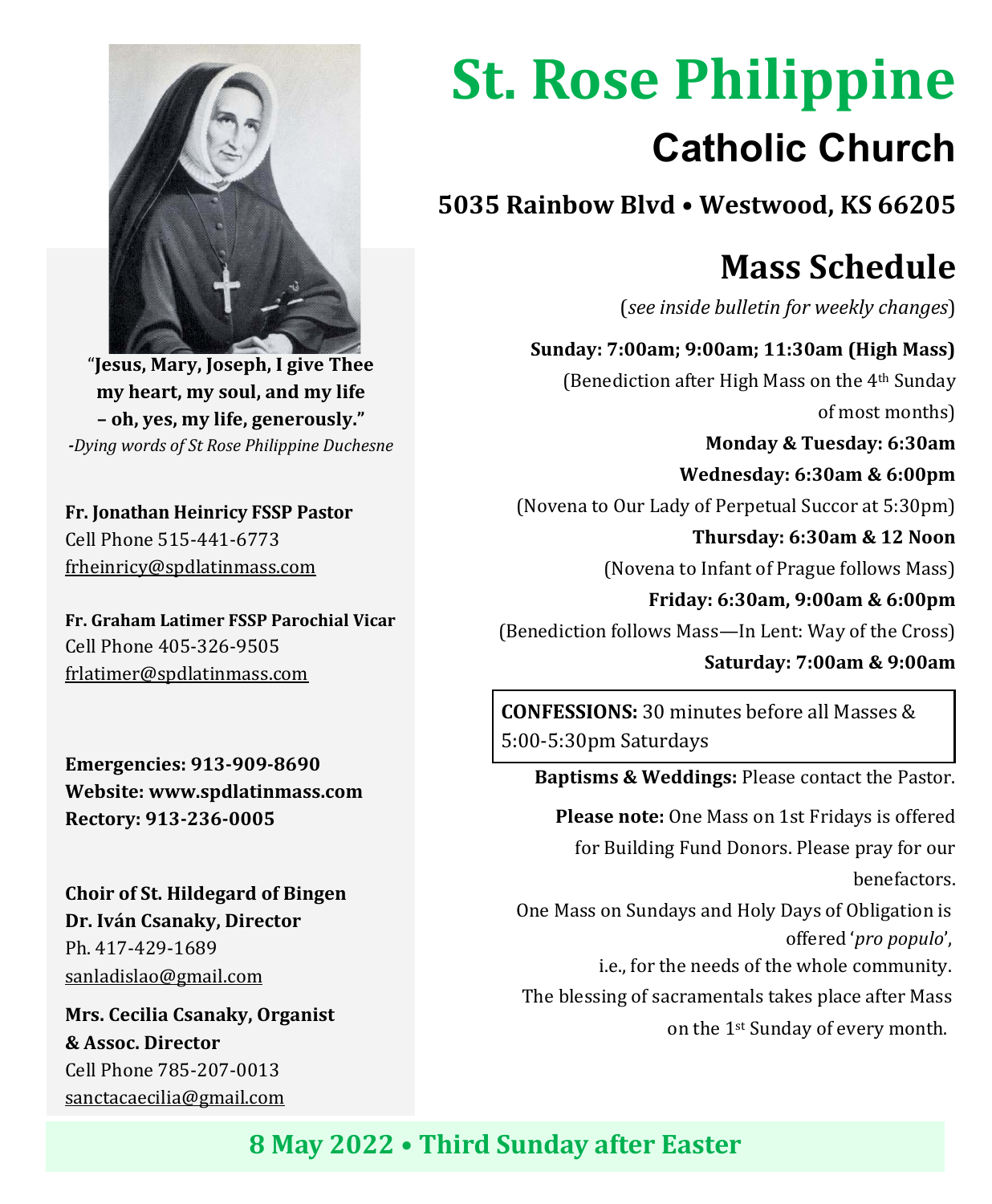#### **LAST WEEK'S COLLECTIONS (MAY 1):**

1st Collection: \$9051.23 2nd Collection (Building Fund): \$247.25 Families in Need: \$50.00 OLG Seminary: \$1135.00 **Bldg. Fund Pledges: \$1080.40** Bldg. Fund Pledges: \$1080.40 Archdiocesan Collections: Catholic Home Mission: \$20.00

**COLLECTION COUNT CREW: Today:** Tom Carney, Matthew O'Donnell, Brenton Mockry, Paul Ratterman; **Next Sunday:** Peter Elliott, Ambrose Wolf, David Chandler, Kurt Kuemmerlein

**COFFEE & DONUTS: Today: 7:00am:** Kathleen Willard **9:00am:** TBD **11:30am:** Owensboggs Family**; Next Sunday: 7:00am:** Fogarty Family **9:00am:** Hutman Family **11:30am:** Albrecht Family

**USHERS TODAY: 7:00am:** Kevin Fogarty **9:00am:** John Roe **11:30am:** Jacob Christensen

### **WEEKLY CALENDAR MAY 8-15**

**Sunday, May 8–7:00am, 9:00am & 11:30am:** Third Sunday after Easter **Monday, May 9-6:30am:** St. Gregory Nazianzen, Bishop & Doctor **Tuesday, May 10-6:30am:** St. Antoninus, Bishop & Confessor; Comm. Ss. Gordian & Epimachus **Wednesday, May 11-6:30am & 6:00pm:** Ss. Philip & James, Apostles **Thursday, May 12-6:30 & 12:00 noon:** Ss. Nereus, Achileus, Domitilla, & Pancras, Martyrs **Friday, May 13-6:30am, 9:00am, & 6:00pm:** St. Robert Bellarmine, Bishop, Confessor, & Doctor **Saturday, May 14-7:00am & 9:00am:** Saturday of Our Lady; Comm. St. Boniface, Martyr **Sunday, May 15–7:00am, 9:00am & 11:30am:** Fourth Sunday after Easter

**Altar & Rosary Society** Mrs. Jody Nelson: Ph. 913-530-6801 or email: nelsonksmj@gmail.com **The Knights of the Altar** (Boys 7-18yrs) meet after Mass on 1st & 3rd Saturdays. Contact: Fr. Latimer **Choir of St. Hildegard of Bingen** meets Wednesdays 7:00pm—9:00pm. Contact: Dr. Iván Csanaky. **Men's Schola Cantorum of St. Benedict of Nursia** meets Sundays 10:45am—11:25am. Contact: Dr. Iván Csanaky.

**The Girls' Choir** sings on 1st and 3rd Saturdays at the 9:00am Mass, September through May. Practice is at 8:00am. Contact: Mrs. Cecilia Csanaky.

**The Youth Group (14-18yrs)** meets on the 2<sup>nd</sup> & 4<sup>th</sup> Saturday of each month at 5pm at the church. Contact: Fr. Heinricy

**The Legion of Mary** Adults: Fridays at 7:00pm. Contact: Christine Funk 913-728-2310. Junior: Thursdays at 7:20am. Contact: Raegan Ratterman 816-726-3416.

**The League of Tarcisians**, an association of youth promoting devotion to the Sacred Heart, meets every 1st Friday after the 9am Mass.

**Youth Catechism** is offered Sunday at 10:15am. Contact: Tony & Christine Funk 913-728-2310. (provided by the Legion of Mary)

Little Flowers Girls Club for girls of the parish ages 5-11. 1<sup>st</sup> Saturdays. Contact: Erin Maher email:

spdlittleflowers@gmail.com; Ph. 913-209-8970 (provided by the Legion of Mary)

**The St Monica Prayer Group** meets Fridays after the 9am Mass (ca. 10am). The Rosary is prayed for the conversion of non-Catholic or lapsed family members.

**Rosary for Church and Nation** is prayed Thursdays following the noon Mass.

**2nd Friday of each Month—Rosary at Women's Health Abortuary** (4840 College Bvld., Leawood, KS) at 10:30am.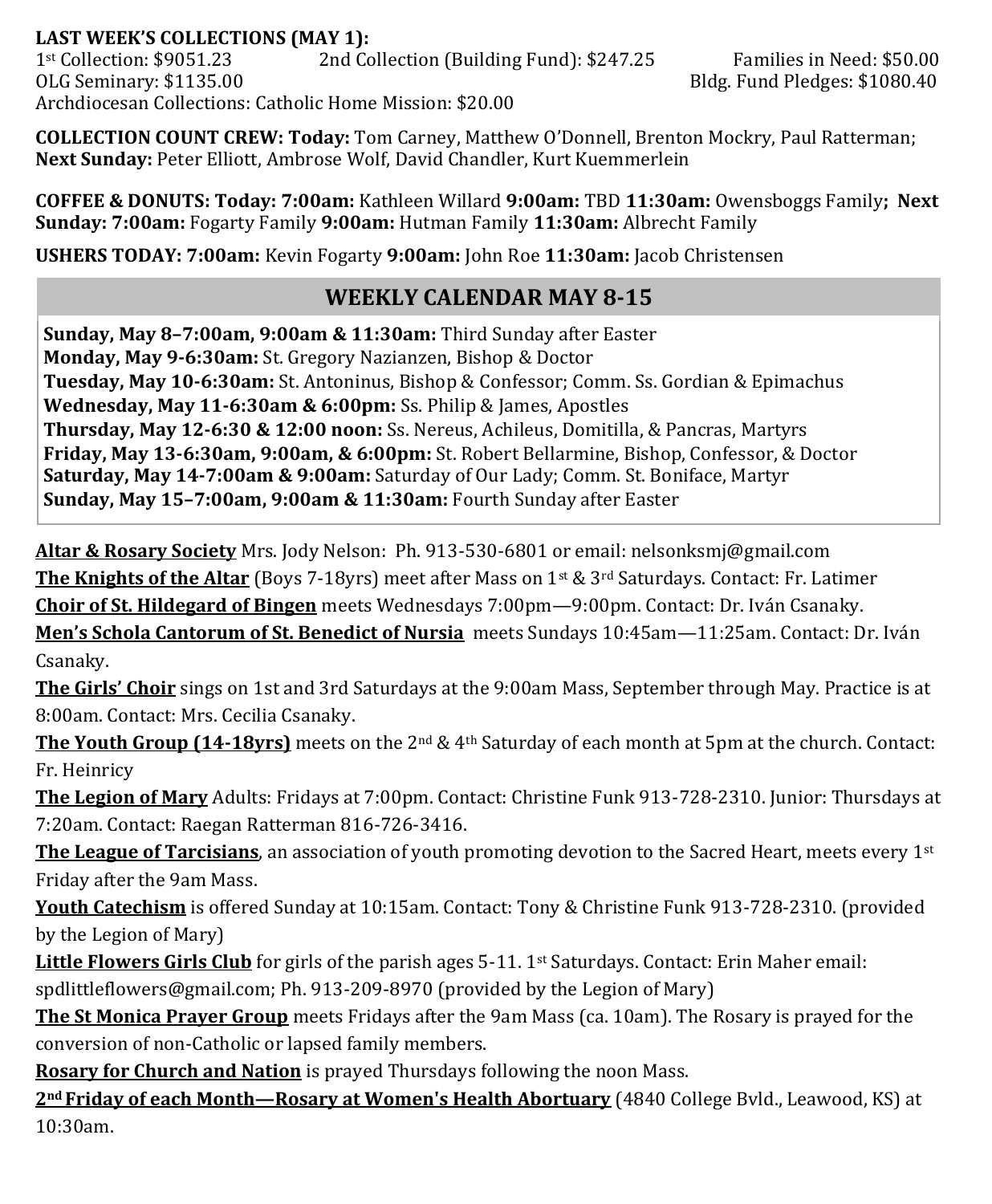**TODAY—FIRST HOLY COMMUNION:** Congratulations to all who are receiving First Holy Communion today!

**TODAY—MAY CROWNING & PROCESSION:** The 11:30am Mass will begin with the crowning of the Blessed Virgin Mary and a brief procession around the church with hymns.

**PARISH PICNIC—MARK YOUR CALENDAR:** The parish picnic will be held on Saturday, August 20. More details to come.

**JUNIOR HIGH & HIGH SCHOOL GRADUATION:** On Saturday, June 4, we will celebrate our junior high and high school graduates at the 9:00am Mass with a reception following Mass. More information on how to take part in this will be forthcoming.

**ST. BERNARDINE OF SIENNA ON THE BLESSED VIRGIN MARY:** The glorious Virgin has as many subjects as the Blessed Trinity has. Every creature, whatever be its rank in creation, spiritual as the Angels, rational as man, material as the heavenly bodies or the elements, heaven and earth, the reprobate and the blessed, all that springs from the power of God is subject to the Virgin. For He Who is the Son of God and of the Blessed Virgin, wishing, so to say, to make His Mother's principality in some sort equal to His Father's, became, God as He is, the servant of Mary. If then it be true to say that everyone, even the Virgin, obeys God, we may also convert the proposition, and affirm that everyone, even God, obeys the Virgin.

To all the mothers of our parish, the priests of St. Rose Philippine Duchesne wish you

A Blessed and Happy Mother' s Day